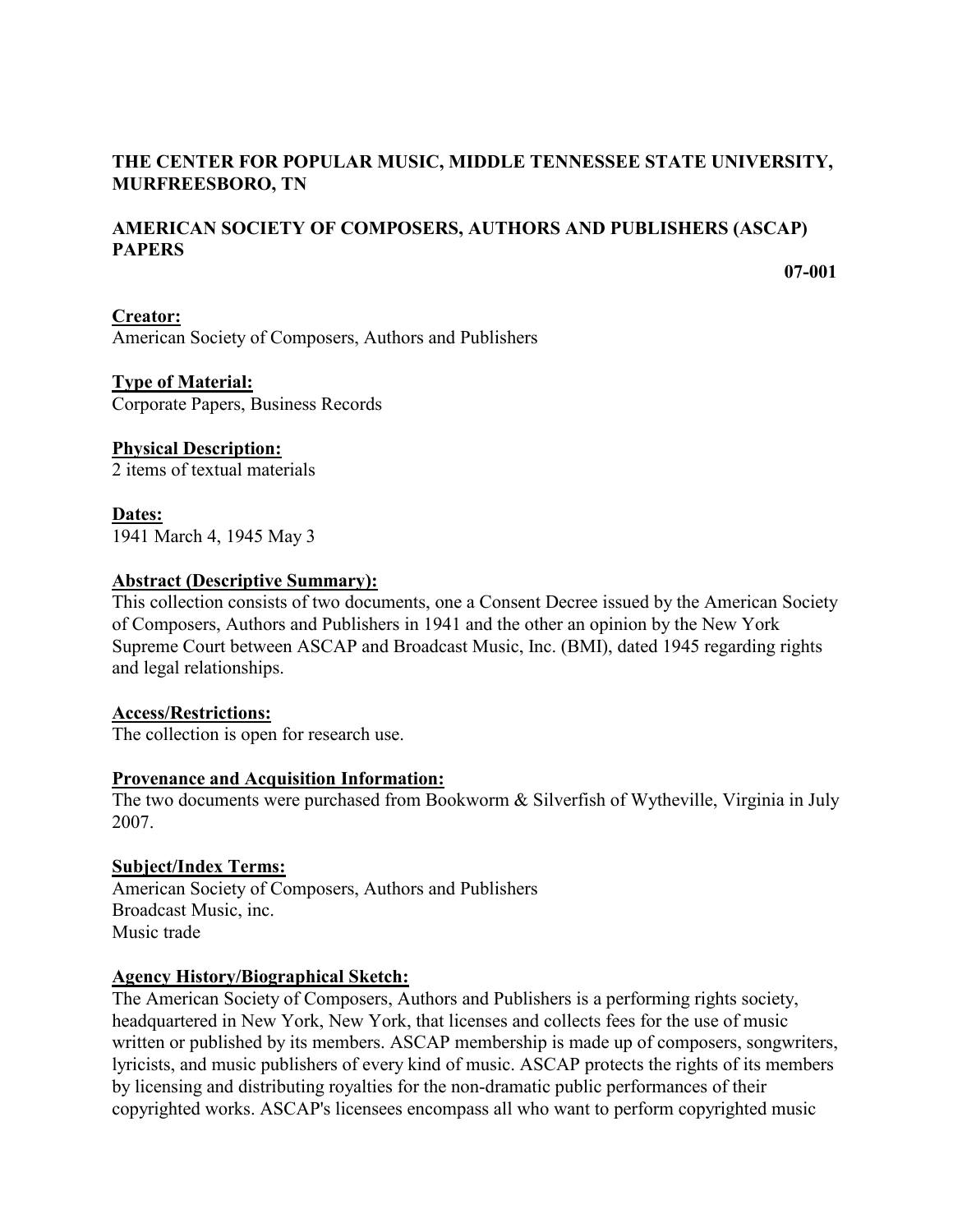#### **AMERICAN SOCIETY OF COMPOSERS, AUTHORS AND PUBLISHERS (ASCAP) PAPERS 07-001**

publicly.

### **Scope and Content:**

This collection consists of two documents, one a Consent Decree issued by the American Society of Composers, Authors and Publishers in 1941 and the other an opinion by the New York Supreme Court between ASCAP and Broadcast Music, Inc. (BMI), dated 1945.

The original Consent Decree of the American Society of Composers, Authors,and Publishers was entered into the district court of the United States for the southern district of New York as Civil Decree and Judgment, Civil Action No. 13-95, on March 4, 1941. The decree resolved an earlier antitrust case brought by the Department of Justice's Antitrust Division charging that ASCAP and certain members of the organization agreed to restrict competition in the licensing of performance rights and discriminated against certain members in managing those rights. ASCAP voluntarily issued the resulting Consent Decree, which imposes a variety of restrictions and obligations on ASCAP related to the collective licensing of its members' works, as well as its relationship with its members.

The opinion document declares a judgment between Broadcast Music, Inc. and Deems Taylor, President of ASCAP, filed in the New York Supreme Court on May 3, 1945. The judgment pertains to rights and legal relationships between the above two parties regarding the public performance rights to three songs. A reference copy is available due to the fragile nature of the original. Also included is a printed final judgment from the United States District Court Southern District of New York, dated September 5, 2000, involving subsequent modifications of the 1941 Consent Decree.

### **Arrangement:**

Arrangement : chronological.

### **Location:**

The collection is filed by accession number with other manuscript materials in the special collection storage area of the archives.

### **Related Materials:**

The Center holds an ASCAP/BMI scrapbook entitled "The Battle of Music, ASCAP vs. BMI," compiled by Charles McMillan in 1941. It can be found in the manuscript section by accession number 89-029.

### **Notes:**

Parts of the "Agency History/Biographical Sketch" taken from the ASCAP website, www.ascap.com.